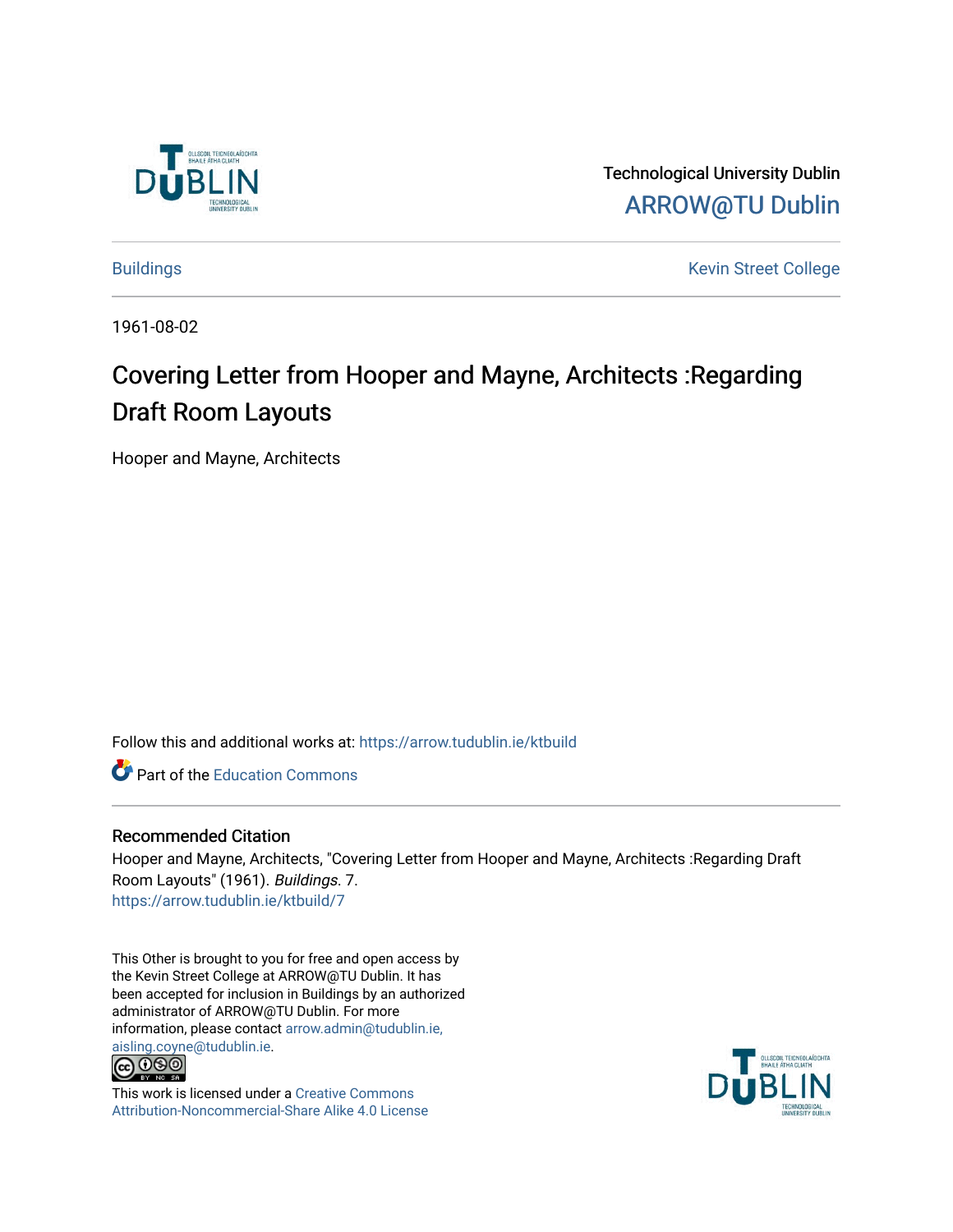## **HOOPER and MAYNE architects**

19. UPPER MERRION STREET, DUBLIN. TELEPHONE: 61634 & 66731 OUR REFILE / NH/C YOUR REF.

BRIAN P. HOOPER, F.R.I.A.I.<br>RICHARD J. MAYNE, F.R.I.A.I.<br>RALPH PATTERSON, M.R.I.A.I. INC. J. OLIVER MURRAY, P.I.

Postal District 2.

2nd August 1961.

Martin M. Cranley Esq., M. Sc., Principal, College of Technology, Kevin Street. Dublin.

Re:- Proposed College of Technology, Kevin Street,

Dear Sir,

We enclose herewith copies of Draft Layouts of the various rooms for above, for the purpose of obtaining information for preparation of detail drawings of furniture and fittings.

Copies of the Draft Layouts of the following rooms have been handed to you by our Mr. Mayne, so we have not repeated these sheets.

|  | Ground Floor. (15) GR. 18.<br>$(7, 10, 21)$ GR.33, 34, 35.<br>First Floor. $(58)$ IR.40.<br>$(81)$ 2R.10.<br>(68) 3R.10.4<br>$(73)$ 3R.17.<br>$(44)$ 4R. 14. |
|--|--------------------------------------------------------------------------------------------------------------------------------------------------------------|

 $0 \nvee r$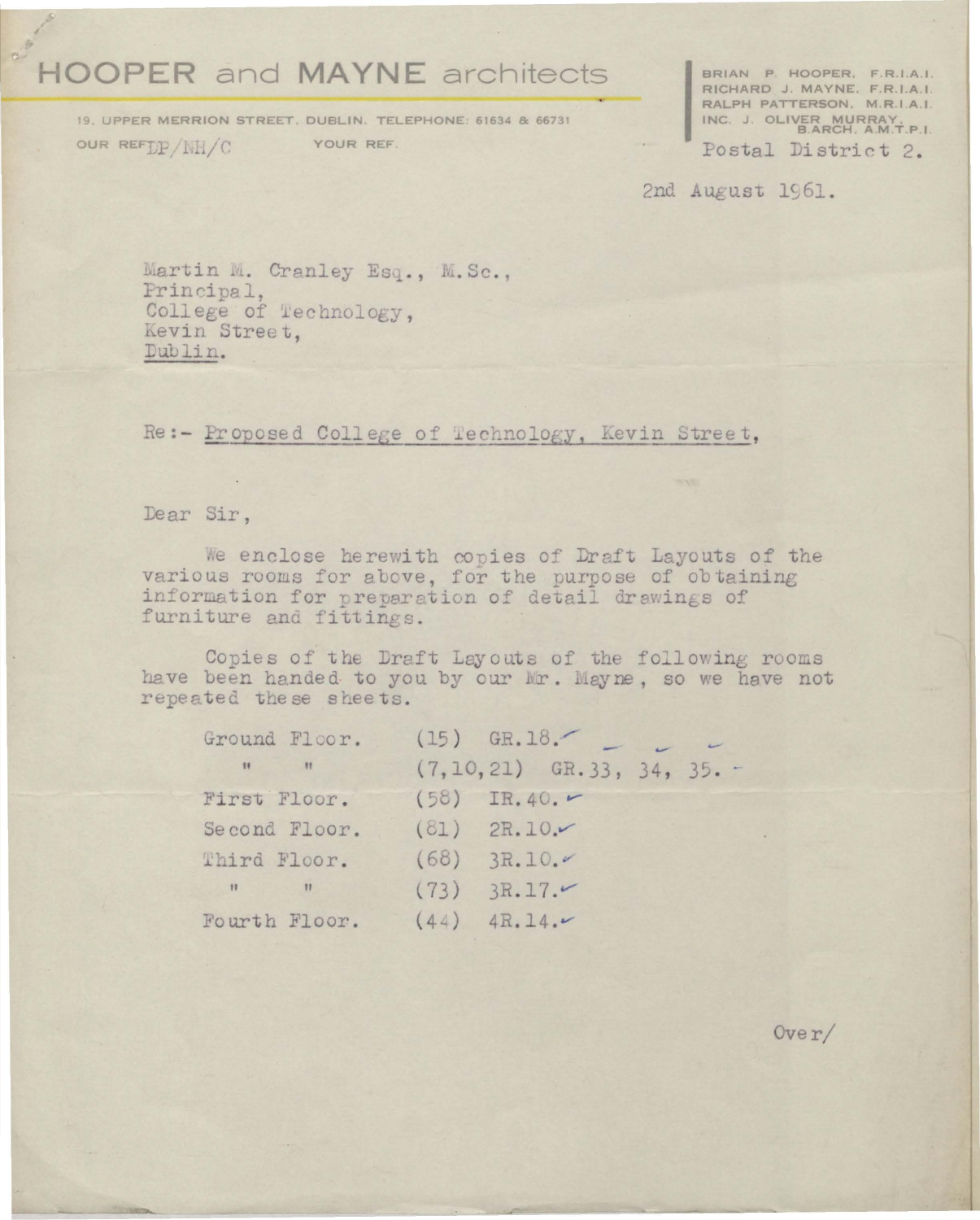The following is a list of the room layouts now enclosed:-

Laboratory Block:

- 0- 0

Ground Floor: GR.9, 10, 11, 12, 13, 14, 15, 16, 17, 26,  $27.43.44.45.$ IR.10, 11, 12, 13, 14, 15, 34, 35, 36, 37, First Floor:  $38, 39, 41.$ 2R.11, 12, 13, 14, 15, 26, 27, 28, 29, 30, Second Floor:  $31, 32, 33.$ 3R.11, 12, 13, 14, 15, 16, 18, 27, 28, 29, Third Floor:  $30, 31, 32, 33.$ 4R.10, 11, 12, 13, 15, 16, 17, 18, 23, 24, Fourth Floor:  $25, 27, 28, 29.$ Workshop Block: GR.1, 2, 3, 4, 5, 28, 29, 30, 32, 36, 38, 39, 40, 42. Classroom Block: IR.51, 53, 54. 2R. 42, 43, 44, 45, 46.

4R.40.

4 Typical Classrooms.

Please note that the above numbers of the rooms are as numbered on the Final Contract Drawings.

The Large figures on the Draft Layouts are as referred to in previous minutes of meetings held by the College Advisory Committee for New Building. (City of Dublin Vocational Education Committee). Enclosed also please find schedule showing new and old numbering of rooms.

Yours faithfully.

Hooper Ellague

Hooper & Mayne,<br>Architects.

Chaplains Office.

 $2^{2}$